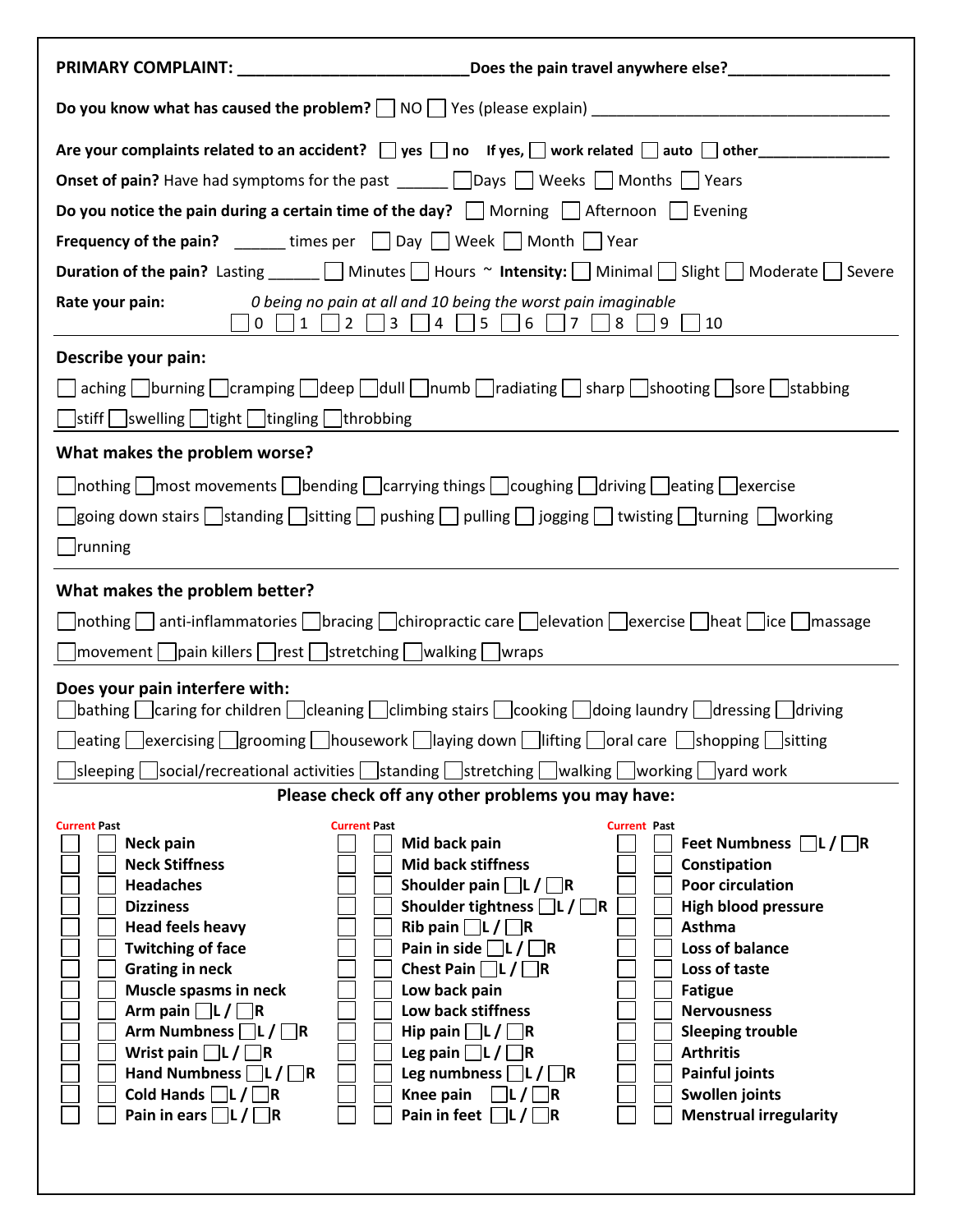| <b>Energy level:</b> $\Box$ good $\Box$ insufficient $\Box$ erratic                                                                                                                                                                                                                                                                                     |
|---------------------------------------------------------------------------------------------------------------------------------------------------------------------------------------------------------------------------------------------------------------------------------------------------------------------------------------------------------|
|                                                                                                                                                                                                                                                                                                                                                         |
|                                                                                                                                                                                                                                                                                                                                                         |
| <b>MUSCULOSKELETAL:</b> Please check ALL that apply     None                                                                                                                                                                                                                                                                                            |
| Arm/hand pain back pain feet/leg pain hip knee lower back pain mid back pain upper back pain<br>muscle or joint pain $\Box$ neck pain $\Box$ redness of joints $\Box$ shoulder(s) pain $\Box$ stiffness $\Box$ swelling of joints                                                                                                                       |
| <b>CARDIOVASCULAR/RESPIRATORY:</b> None                                                                                                                                                                                                                                                                                                                 |
| chest pain, pressure or discomfort $\Box$ cold hands/feet $\Box$ coughing up blood (hemoptysis) $\Box$ coughing up phlegm<br>difficulty breathing dizziness/lightheaded fainting lirregular heartbeat palpitations shortness of breath<br>sudden awakening w/ shortness of breath (paroxysmal nocturnal dyspnea) $\Box$ swelling $\Box$ chest tightness |
| HEAD/NECK: None                                                                                                                                                                                                                                                                                                                                         |
| dizziness facial pain grinding teeth headache head injury hoarseness jaw clicks lumps<br>$\Box$ migraines $\Box$ pain $\Box$ sore throat $\Box$ stiffness $\Box$ swollen glands $\Box$ tooth problems $\Box$ trouble swallowing                                                                                                                         |
|                                                                                                                                                                                                                                                                                                                                                         |
| EYES:   None<br>blurred vision burning cataracts double vision dryness flashing lights glasses/contacts glaucoma                                                                                                                                                                                                                                        |
| EARS: None                                                                                                                                                                                                                                                                                                                                              |
| $□$ Buzzing in ears $□$ Decreased hearing $□$ drainage $□$ earache $□$ ear infections $□$ poor balance $□$ poor hearing                                                                                                                                                                                                                                 |
| $NOSE: \Box$ None                                                                                                                                                                                                                                                                                                                                       |
| $\Box$ Allergies $\Box$ blocked sinuses $\Box$ discharge $\Box$ excessive mucus $\Box$ hay fever $\Box$ itching $\Box$ nose bleeds<br>$\Box$ sinus pressure/pain $\Box$ stuffiness/blockage $\Box$ other $\_\_\_\_\_\_\_\_\_\_$                                                                                                                         |
| THROAT/MOUTH: None                                                                                                                                                                                                                                                                                                                                      |
| $\Box$ bleeding $\Box$ blue lips $\Box$ braces $\Box$ dentures $\Box$ difficulty swallowing $\Box$ dry mouth $\Box$ hoarseness $\Box$ mouth pain<br>$\Box$ non-healing sores $\Box$ redness $\Box$ sore throat $\Box$ sores on lips or tongue $\Box$ swelling $\Box$ thrush $\Box$ tooth pain                                                           |
| <b>URINARY:</b> None                                                                                                                                                                                                                                                                                                                                    |
| $\Box$ blood in urine $\Box$ burning or pain $\Box$ difficulty urinating $\Box$ frequent urinary tract infections $\Box$ frequent urination<br>$\Box$ incontinence $\Box$ kidney infections $\Box$ kidney stones $\Box$ unable to hold urine (incontinence) $\Box$ up at night to urinate                                                               |
|                                                                                                                                                                                                                                                                                                                                                         |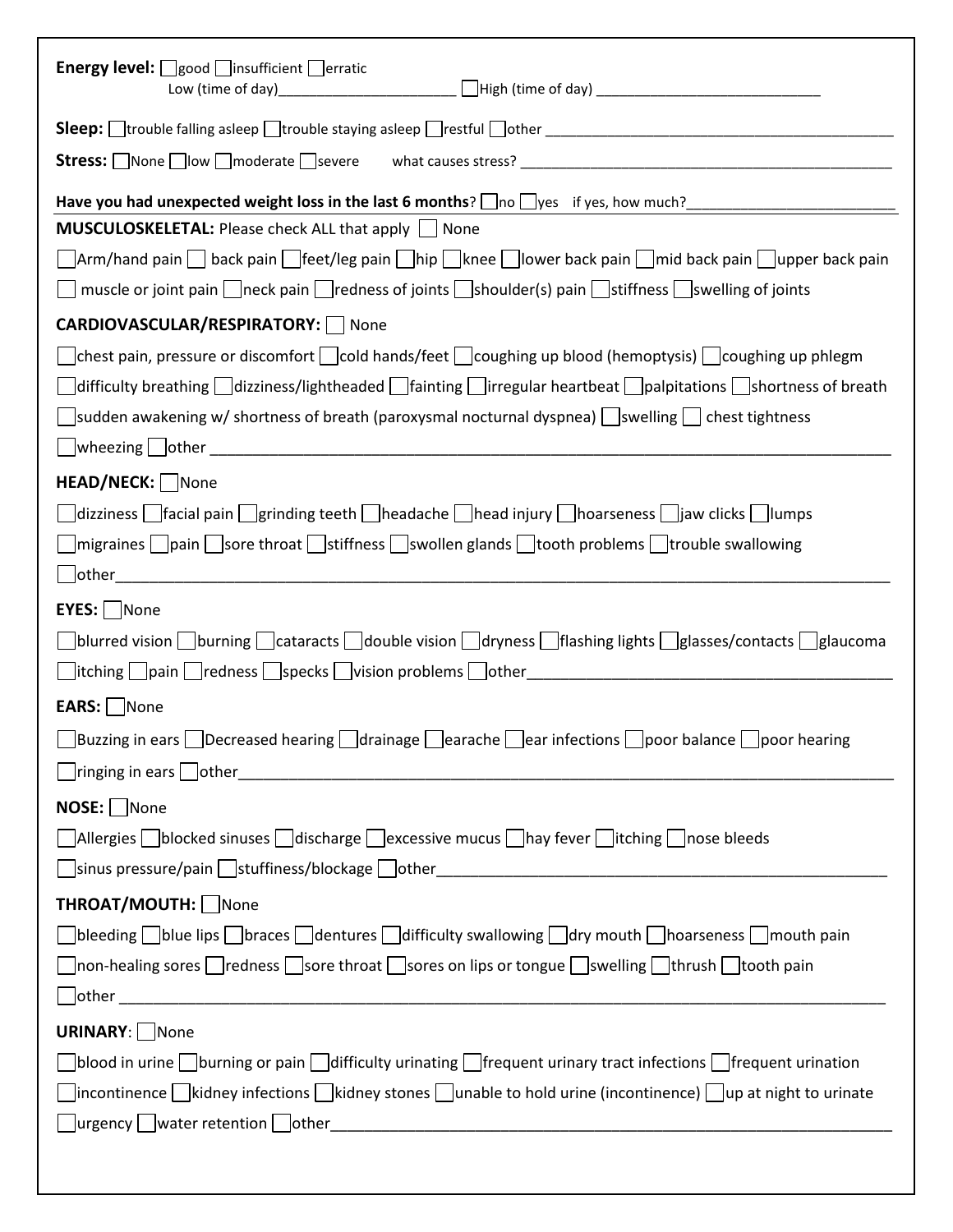| <b>GASTROINTESTINAL:</b>   None                                                                                                                               |                                   |  |  |  |
|---------------------------------------------------------------------------------------------------------------------------------------------------------------|-----------------------------------|--|--|--|
| $\Box$ change in appetite $\Box$ change in bowel habits $\Box$ constipation $\Box$ diarrhea $\Box$ heartburn $\Box$ nausea $\Box$ rectal bleeding             |                                   |  |  |  |
| △ Swallowing difficulties △ Syellow eyes or skin (jaundice) △ Sother Annan All All All All All All All All All A                                              |                                   |  |  |  |
| <b>ENDOCRINE:</b> None                                                                                                                                        |                                   |  |  |  |
| change in appetite $\Box$ cold intolerance $\Box$ constipation $\Box$ diarrhea $\Box$ dry skin $\Box$ excessive thirst                                        |                                   |  |  |  |
| △ Strequent urination & Sheat intolerance & Sweating & Sother Art Allen Management and the Street Art Art Art A                                               |                                   |  |  |  |
| VASCULAR/HEMATOLOGIC:   None                                                                                                                                  |                                   |  |  |  |
| $\Box$ calf pain with walking (claudication) $\Box$ cold hands and feet $\Box$ ease of bleeding $\Box$ ease of bruising $\Box$ leg cramping                   |                                   |  |  |  |
| NEUROLOGIC: None                                                                                                                                              |                                   |  |  |  |
| $\Box$ dizziness $\Box$ easily angered/irritated $\Box$ fainting $\Box$ frequent crying $\Box$ memory confusion $\Box$ nervousness $\Box$ neuralgia           |                                   |  |  |  |
| numbness poor concentration seizures suicidal thoughts tingling tremors weakness                                                                              |                                   |  |  |  |
|                                                                                                                                                               |                                   |  |  |  |
| <b>PSYCHIATRIC:</b> None                                                                                                                                      |                                   |  |  |  |
| anxiety depression memory loss nervousness stress other                                                                                                       |                                   |  |  |  |
| <b>TRAUMAS</b>                                                                                                                                                |                                   |  |  |  |
| Have you ever had any injuries, accidents, or falls (even if you think you were not hurt at the time)? $\Box$ No $\Box$ Yes, if yes please<br>indicate below. |                                   |  |  |  |
| When?                                                                                                                                                         |                                   |  |  |  |
| When?                                                                                                                                                         |                                   |  |  |  |
| When?                                                                                                                                                         |                                   |  |  |  |
| <b>SURGERIES</b>                                                                                                                                              |                                   |  |  |  |
| Month/Year<br><b>Surgery</b><br><b>Surgery</b>                                                                                                                | Month/Year                        |  |  |  |
|                                                                                                                                                               |                                   |  |  |  |
|                                                                                                                                                               |                                   |  |  |  |
|                                                                                                                                                               |                                   |  |  |  |
| Please indicate any treatments/testing you have received and where                                                                                            |                                   |  |  |  |
| Chiropractic                                                                                                                                                  | Phone No. _______________________ |  |  |  |
| <b>Physical Therapy</b>                                                                                                                                       |                                   |  |  |  |
| <b>Surgery</b>                                                                                                                                                |                                   |  |  |  |
| <b>MRI</b>                                                                                                                                                    | Phone No. ______________________  |  |  |  |
| <b>CT Scan</b>                                                                                                                                                |                                   |  |  |  |
| <b>Medical Doctor</b>                                                                                                                                         | Phone No. ____________________    |  |  |  |
|                                                                                                                                                               |                                   |  |  |  |
|                                                                                                                                                               |                                   |  |  |  |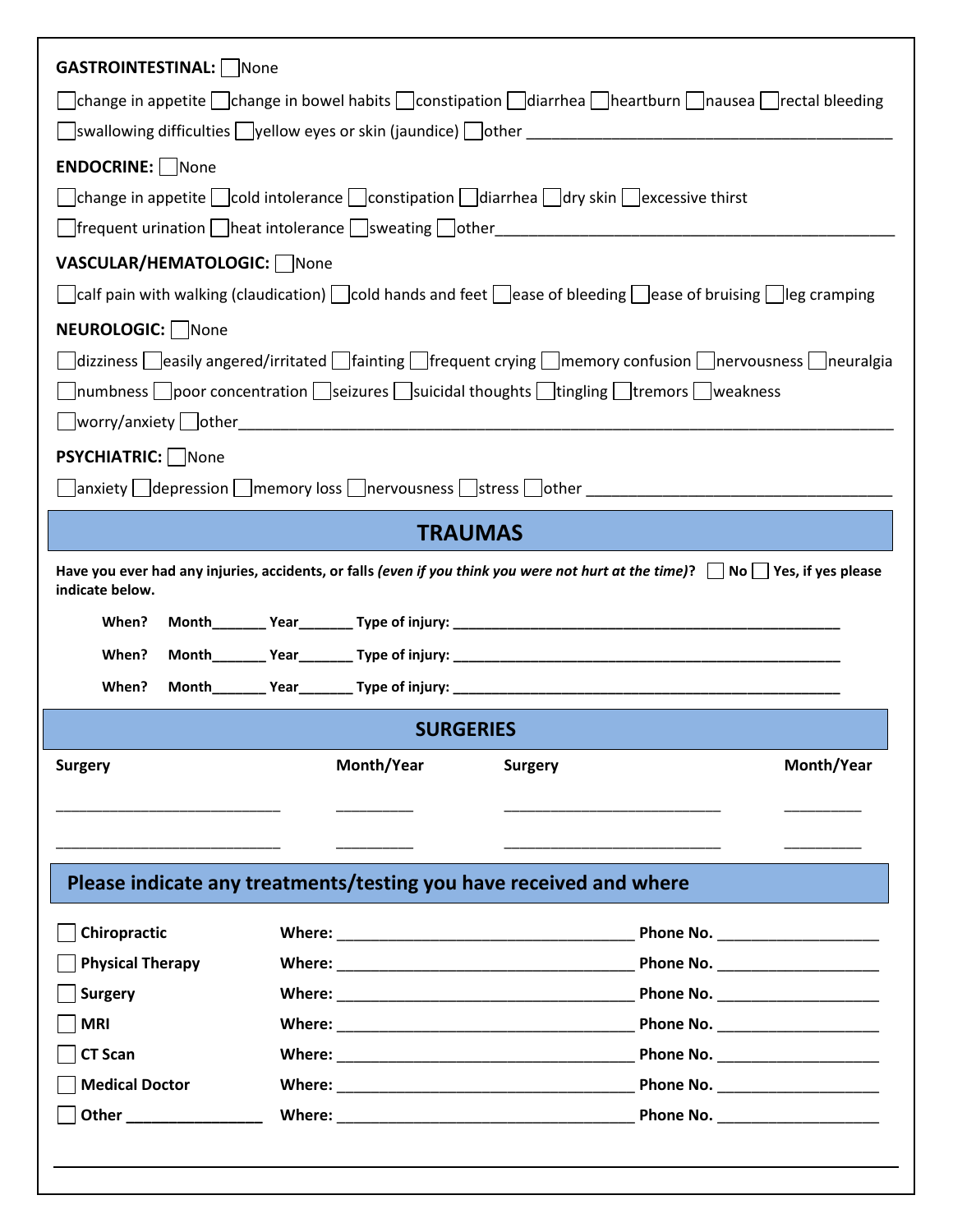| Have you had any of the following:<br>No<br>Yes<br>AIDS/HIV<br><b>Bleeding disorders</b><br><b>Depression</b><br><b>Fractures</b><br>Hernia<br><b>Multiple sclerosis</b><br>Parkinson's disease<br><b>Prosthesis</b><br>Suicide attempt<br><b>Ulcers</b>                                                                                                                                                                                                                                                                        | <b>No</b><br>Yes<br>Anemia<br><b>Cancer</b><br><b>Diabetes</b><br><b>Heart disease</b><br><b>Herniated disc</b><br><b>Osteoporosis</b><br><b>Polio</b><br><b>Psychiatric care</b><br><b>Thyroid problems</b> | No<br>Yes<br><b>Anxiety</b><br><b>Stroke</b><br><b>Tumors</b><br>Other <b>Communication</b>                                                                                                                                                                 | <b>Chemical dependency</b><br><b>Epilepsy/Siezures</b><br><b>Hepatitis</b><br><b>High cholesterol</b><br>Pacemaker<br>Prostate problems                           |  |  |  |
|---------------------------------------------------------------------------------------------------------------------------------------------------------------------------------------------------------------------------------------------------------------------------------------------------------------------------------------------------------------------------------------------------------------------------------------------------------------------------------------------------------------------------------|--------------------------------------------------------------------------------------------------------------------------------------------------------------------------------------------------------------|-------------------------------------------------------------------------------------------------------------------------------------------------------------------------------------------------------------------------------------------------------------|-------------------------------------------------------------------------------------------------------------------------------------------------------------------|--|--|--|
|                                                                                                                                                                                                                                                                                                                                                                                                                                                                                                                                 |                                                                                                                                                                                                              | <b>MEDICATIONS, VITAMINS, AND SUPPLEMENTS</b>                                                                                                                                                                                                               |                                                                                                                                                                   |  |  |  |
| Are you currently taking any form of medication? $\Box$ NO $\Box$ Yes (please list below)                                                                                                                                                                                                                                                                                                                                                                                                                                       |                                                                                                                                                                                                              |                                                                                                                                                                                                                                                             |                                                                                                                                                                   |  |  |  |
| <b>Medication Name</b>                                                                                                                                                                                                                                                                                                                                                                                                                                                                                                          | Dosage (ex. Mg)                                                                                                                                                                                              | Vitamin/Supplement                                                                                                                                                                                                                                          | <b>Dosage</b>                                                                                                                                                     |  |  |  |
|                                                                                                                                                                                                                                                                                                                                                                                                                                                                                                                                 |                                                                                                                                                                                                              |                                                                                                                                                                                                                                                             |                                                                                                                                                                   |  |  |  |
|                                                                                                                                                                                                                                                                                                                                                                                                                                                                                                                                 |                                                                                                                                                                                                              |                                                                                                                                                                                                                                                             |                                                                                                                                                                   |  |  |  |
|                                                                                                                                                                                                                                                                                                                                                                                                                                                                                                                                 |                                                                                                                                                                                                              |                                                                                                                                                                                                                                                             |                                                                                                                                                                   |  |  |  |
|                                                                                                                                                                                                                                                                                                                                                                                                                                                                                                                                 | <b>ALLERGIES &amp; MEDICATION ALLERGIES</b>                                                                                                                                                                  |                                                                                                                                                                                                                                                             |                                                                                                                                                                   |  |  |  |
| $No \Box Yes$<br>Are you allergic to anything?<br>(if "YES" please list any and all allergies)                                                                                                                                                                                                                                                                                                                                                                                                                                  |                                                                                                                                                                                                              |                                                                                                                                                                                                                                                             |                                                                                                                                                                   |  |  |  |
| $\_$ REACTION: $\Box$ anaphylaxis $\Box$ difficulty breathing $\Box$ nausea $\Box$ rash $\Box$ swelling $\Box$ hives $\Box$ vomiting $\Box$ other<br>$\mathsf{REACTION} \colon \square$ anaphylaxis $\square$ difficulty breathing $\square$ nausea $\square$ rash $\square$ swelling $\square$ hives $\square$ vomiting $\square$ other<br>$\mathsf{REACTION} \colon \square$ anaphylaxis $\square$ difficulty breathing $\square$ nausea $\square$ rash $\square$ swelling $\square$ hives $\square$ vomiting $\square$ other |                                                                                                                                                                                                              |                                                                                                                                                                                                                                                             |                                                                                                                                                                   |  |  |  |
| <b>DAILY HABITS</b>                                                                                                                                                                                                                                                                                                                                                                                                                                                                                                             |                                                                                                                                                                                                              |                                                                                                                                                                                                                                                             |                                                                                                                                                                   |  |  |  |
| DO YOU SMOKE? △ Never smoked △ former smoker △ current every day smoker △ current some day smoker                                                                                                                                                                                                                                                                                                                                                                                                                               |                                                                                                                                                                                                              |                                                                                                                                                                                                                                                             |                                                                                                                                                                   |  |  |  |
|                                                                                                                                                                                                                                                                                                                                                                                                                                                                                                                                 |                                                                                                                                                                                                              |                                                                                                                                                                                                                                                             |                                                                                                                                                                   |  |  |  |
| Daily caffeinated beverages: $\Box$ unknown $\Box$ none $\Box$ 1 to 3 $\Box$ 4 to 6 $\Box$ 7 to 10 $\Box$ 11 to 15 $\Box$ 16 to 20 $\Box$ 21 to 25 $\Box$ Over 25<br>Weekly Alcoholic Drinks: $\Box$ unknown $\Box$ none $\Box$ 1 to 3 $\Box$ 4 to 6 $\Box$ 7 to 10 $\Box$ 11 to 15 $\Box$ 16 to 20 $\Box$ 21 to 25 $\Box$ Over 25<br>Do you exercise regularly? $\Box$ no $\Box$ light $\Box$ moderate $\Box$ heavy                                                                                                            |                                                                                                                                                                                                              |                                                                                                                                                                                                                                                             |                                                                                                                                                                   |  |  |  |
| <b>ILLNESSES:</b><br>AIDS/HIV<br>chronic fatigue<br>anemia<br>depression<br>diabetes<br>arthritis<br>asthma<br>emphysema<br>bleeding disorders<br>epilepsy<br>breast lump<br>fibromyalgia<br>bronchitis<br>fractures<br>gallstones<br><b>cancer</b><br>glaucoma<br>chemical dependency<br>chicken pox<br>gout<br>$ $ other $\_$                                                                                                                                                                                                 | heart disease<br>hepatitis<br>hernia<br>herniated disc<br>high cholesterol<br>kidney disease<br>liver disease                                                                                                | miscarriage<br>multiple sclerosis<br>osteoporosis<br>pacemaker<br>high blood pressure<br>parkinson's disease<br>pinched nerve<br>immune deficiency<br>prostate problems<br>prosthesis<br>psychiatric disorder<br>rheumatoid arthritis<br>migraine headaches | seizures<br>stroke<br>suicide attempt<br>thyroid problems<br>tuberculosis<br>tumors/growths<br>ulcers<br>vaginal infections<br>venereal disease<br>whooping cough |  |  |  |